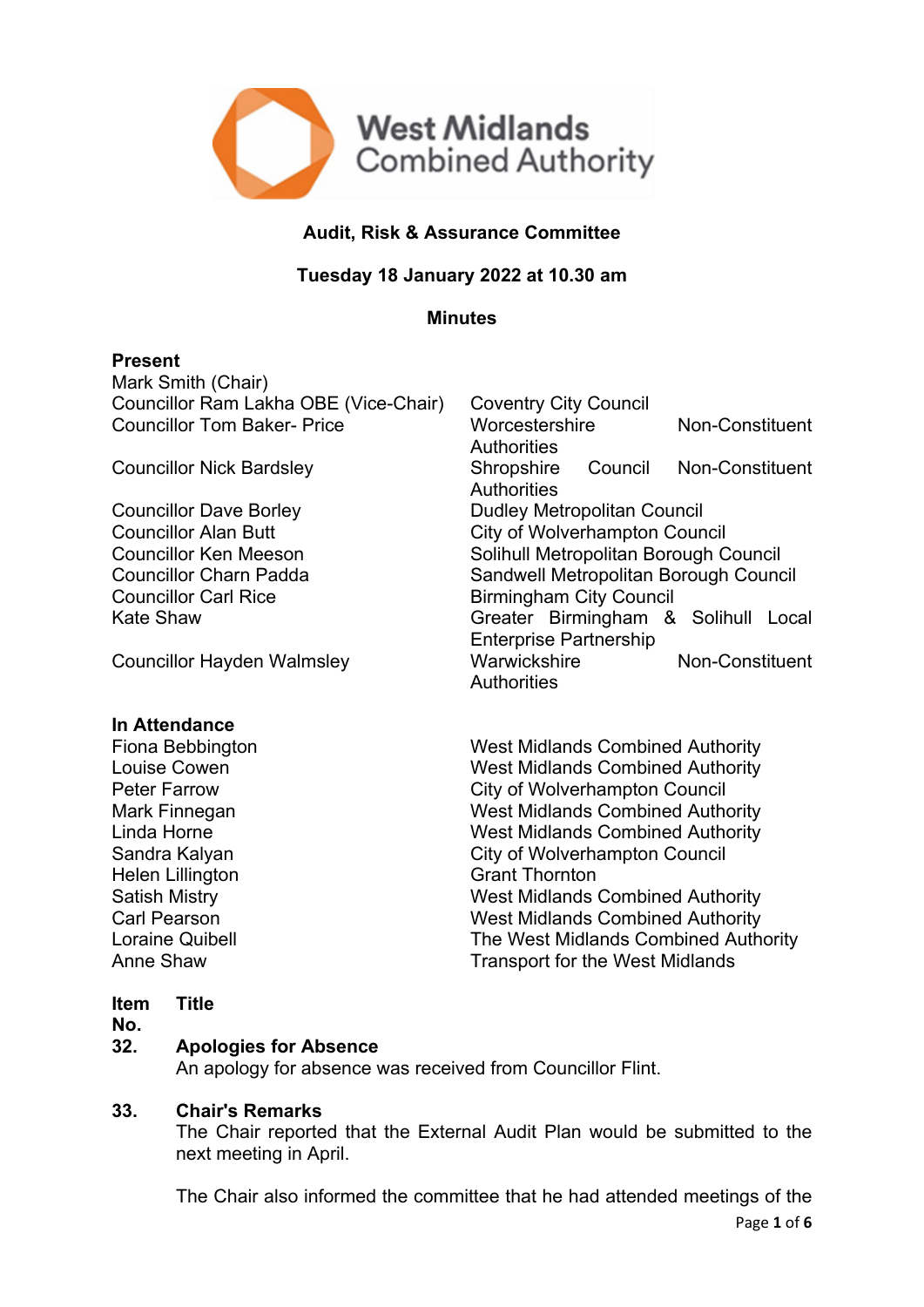WMCA Board and other board/committees recently including the Investment Board and the Overview and Scrutiny Committee and that he had met with the Chair of Overview and Scrutiny Committee, Councillor Cathy Bayton. He added that a further meeting has been arranged with Councillor Cathy Bayton to look at the how the two committees would coordinate their work.

#### **34. Minutes - 2 November 2021**

The minutes of the meeting held on 2 November 2021 were agreed approved as a correct record subject to the following amendment/ typographical error.

Minute no.23

The Finance Director also provided an update on the auditor appointment process. Linda Horne reported that an approach had been made to extend Grant Patterson's five-year term as Engagement Lead for a further two years to coincide with the end of the current appointing period, in accordance with the Public Sector Appointments (PSAA) and the Local Audit (Appointing Person) Regulations 2015.

Helen Lillington, Grant Thornton advised that the initial approach for the extension of Grant Patterson's tenure had received **ethics** approval.

## **35. Matters Arising**

*Minute no. 21 Matters* Arising

#### (ii) *Internal Audit Update*

In relation to the Chair's enquiry regarding the accreditation status of the WMCA's cyber essentials, the Internal Audit Liaison Officer, Loraine Quibell, advised that the accreditation had not been awarded at this stage as some gaps had been identified. The Chair asked that an update on the matter be brought to the next meeting [it was later decided that an update would be scheduled for the meeting in June, but the Chair would receive a briefing note on the matter in the meantime].

(ii) *Investigation and Whistle Blowing Update Report*

The Chair asked that an update be submitted to the next meeting as to whether any changes should be made to WMCA employment contracts.

#### **36. Forward Plan**

The committee received a report of agenda items to be submitted to future meetings.

Resolved : That the report be noted.

## **37. WMCA Strategic Risk Register**

The committee considered a report of the Finance Director and Section 151 Officer that provided an update on the WMCA Strategic Risk Register.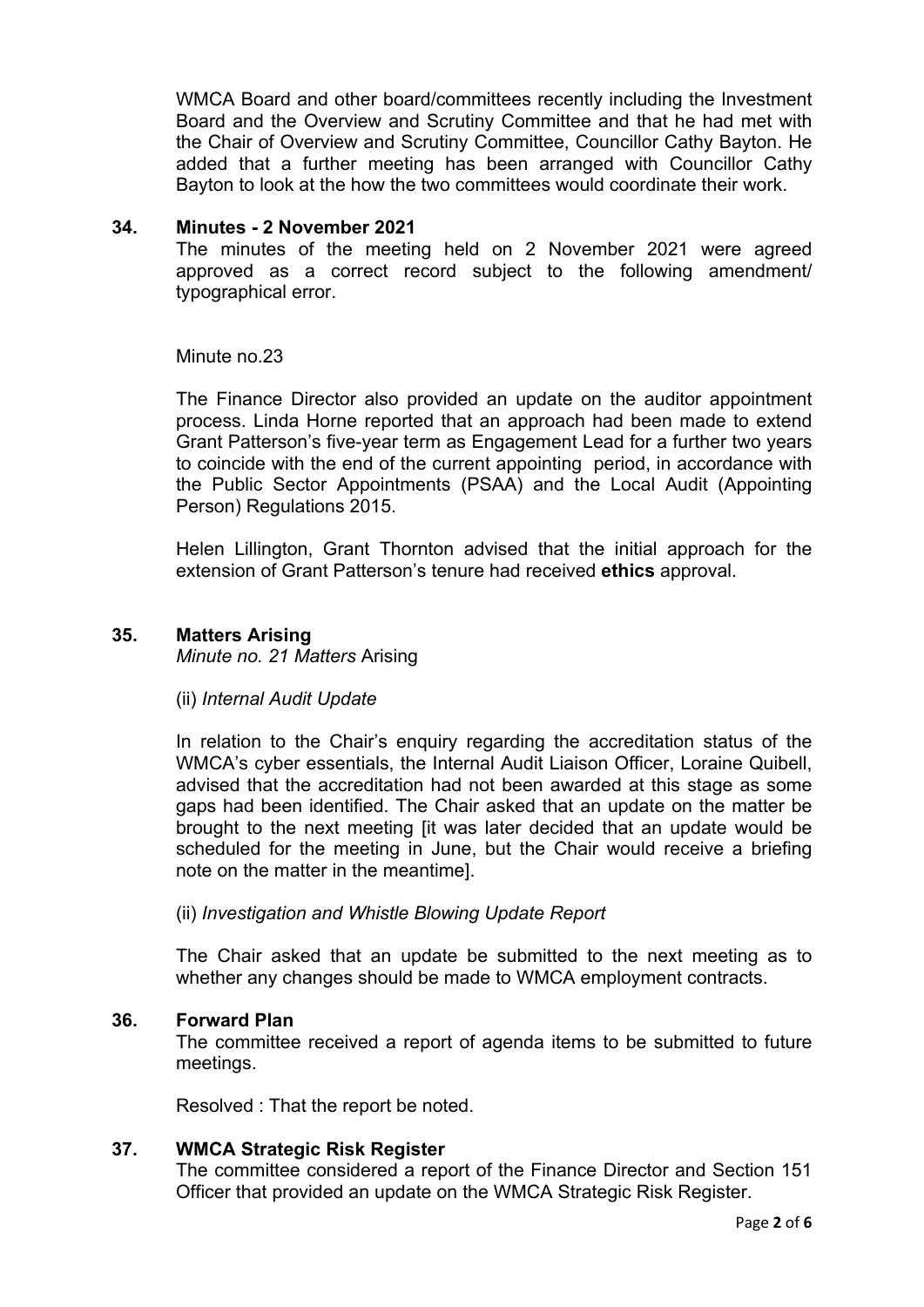The Strategic Risk Manager, Victoria Harman, outlined changes to the Risk Register since it was last considered by the committee in November. This included information regarding the 9 highest rated risks, risk trend detail and key material changes.

In relation to a comment from Councillor Meeson regarding his surprise to see the housing risk (residual risk) rated green, given the uncertainty around future housing in West Midlands as many local authorities were waiting the outcome of local development plans, the Finance Director, Linda Horne reported that the risk was rated green as the WMCA was on track with its housing delivery but undertook to provide more detail for the next meeting.

The Chair informed the committee that it was Victoria Harman's last meeting and conveyed his thanks to Victoria for all the work undertaken and wished her well for the future.

Resolved:

1. That the strategic risks contained within the Strategic Risk Register be noted and

2. That the risks highlighted in section 2.3 of the report which have been subject to significant changes since the register was last presented to the committee in November 2021 be noted.

#### **38. Covid-19 Revenue and Capital Costs**

The committee considered a report of the Finance Director that set out the financial implications of Covid-19 on the WMCA's revenue and capital monitoring position in 2021/22.

The Financial Controller, Louise Cowen outlined the report that had been submitted to the committee following a request for further information at the meeting on 29 September 2021.

It was noted that the most significant financial impacts of the pandemic to date are the loss of commercial revenue within the Transport Portfolio and the impact on the delivery of the Transport for the West Midlands' Capital Programme.

The Financial Controller advised that the Government has put in place a package of funding to support the loss of commercial revenue and the loss of income from fees and charges which has helped to mitigate losses. She added that the WMCA would be closely monitoring the financial position including the risks to the WMCA's Capital Investment Programme which are monitored in the Authority's Financial Monitoring Report and Strategic Risk Register.

Resolved: That the contents of the report be noted.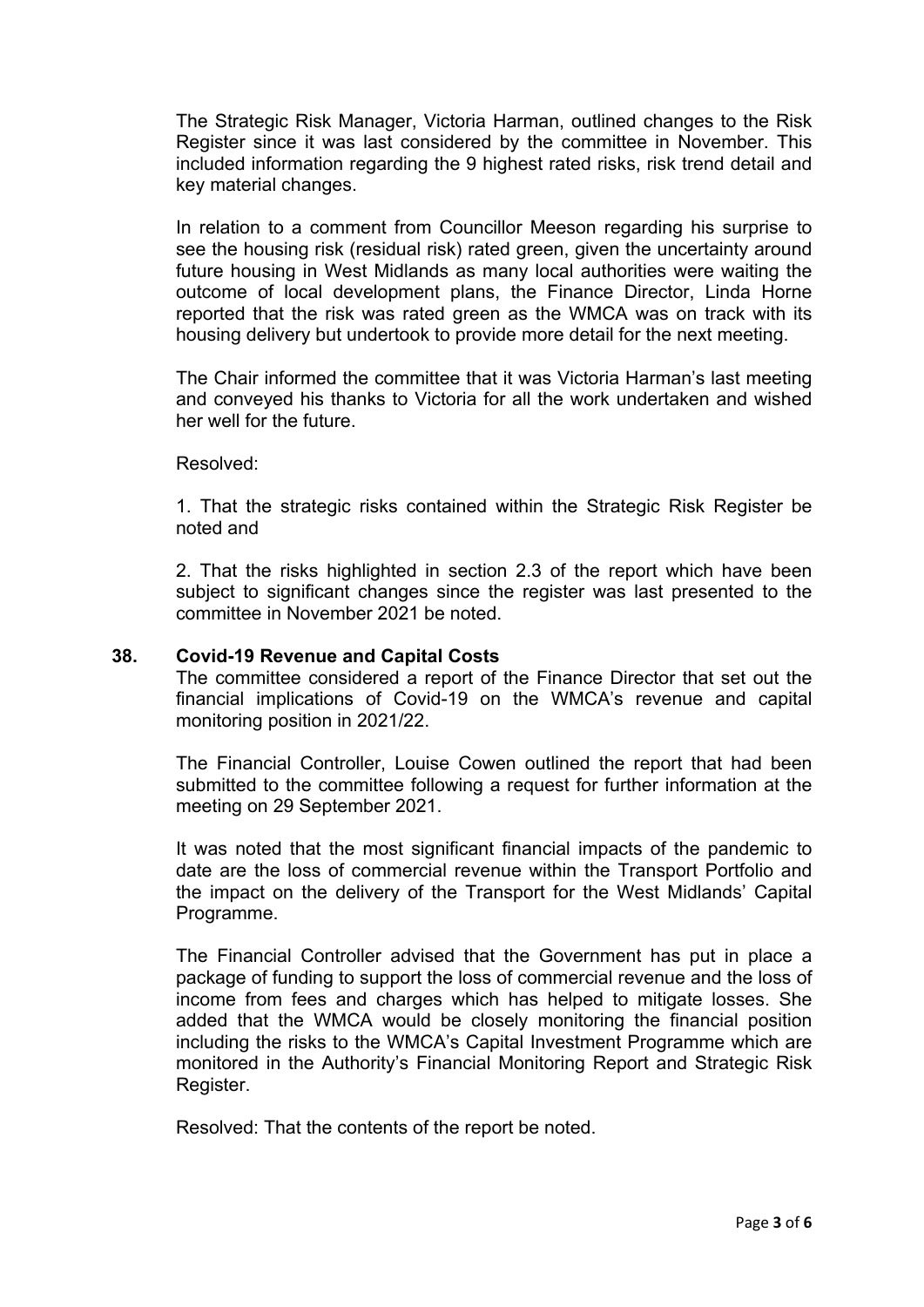## **39. 2022/23 Treasury Management -Policy, Strategy and Practices**

Following the training update provided by Link Treasury Services, the committee considered a report of the Finance Director that set out the draft Treasury Management Policy Statement and draft Treasury Management Strategy for endorsement prior to approval by the WMCA Board in February. The report also sought agreement that the Authority's Treasury Management Practices are adequately maintained.

The Lead Treasury Accountant, Mark Finnegan outlined the report and provided the context to the strategy.

In relation to the Treasury Management Policy Statement, the Chair noted the need to reference the Authority's borrowings which included a balance of fixed and floating interest rates.

The Chair confirmed that this committee would review all reports before they are considered by the WMCA Board.

The Lead Treasury Accountant undertook to update the report accordingly for submission to the WMCA Board.

In relation to an enquiry from Councillor Lakha regarding working capital and how this fits within the Treasury Management Portfolio, the Lead Treasury Accountant advised that he would look to include the information in the financial tables of future reports.

The Chair asked that Mark Finnegan providing a briefing note with regards to Councillor Lakha's enquiry in the meantime.

Resolved:

1. That the draft 2022/23 Treasury Management Policy Statement (referred to in Section 2 of the report) be endorsed for onward approval by the WMCA Board in February subject to the minor amendments made by the committee;

2. That the draft 2022/23 Treasury Management Strategy (attached to the report as Appendix 1) be endorsed for onward approval by the WMCA Board in February 2022 and

3. That the arrangements for ensuring Treasury Management Practices are adequately maintained (as set out in Section 4 of the report) be noted and agreed.

## **40. Appointment of External Auditors**

The committee considered a report of the Finance Director that sought approval for the WMCA to opt into the Public Sector Audit Appointments national scheme for auditor appointments for the 5 years commencing 1 April 2023.

The Financial Controller, Louise Cowen, outlined the report and advised the committee that opting-in to the national scheme again was the preferred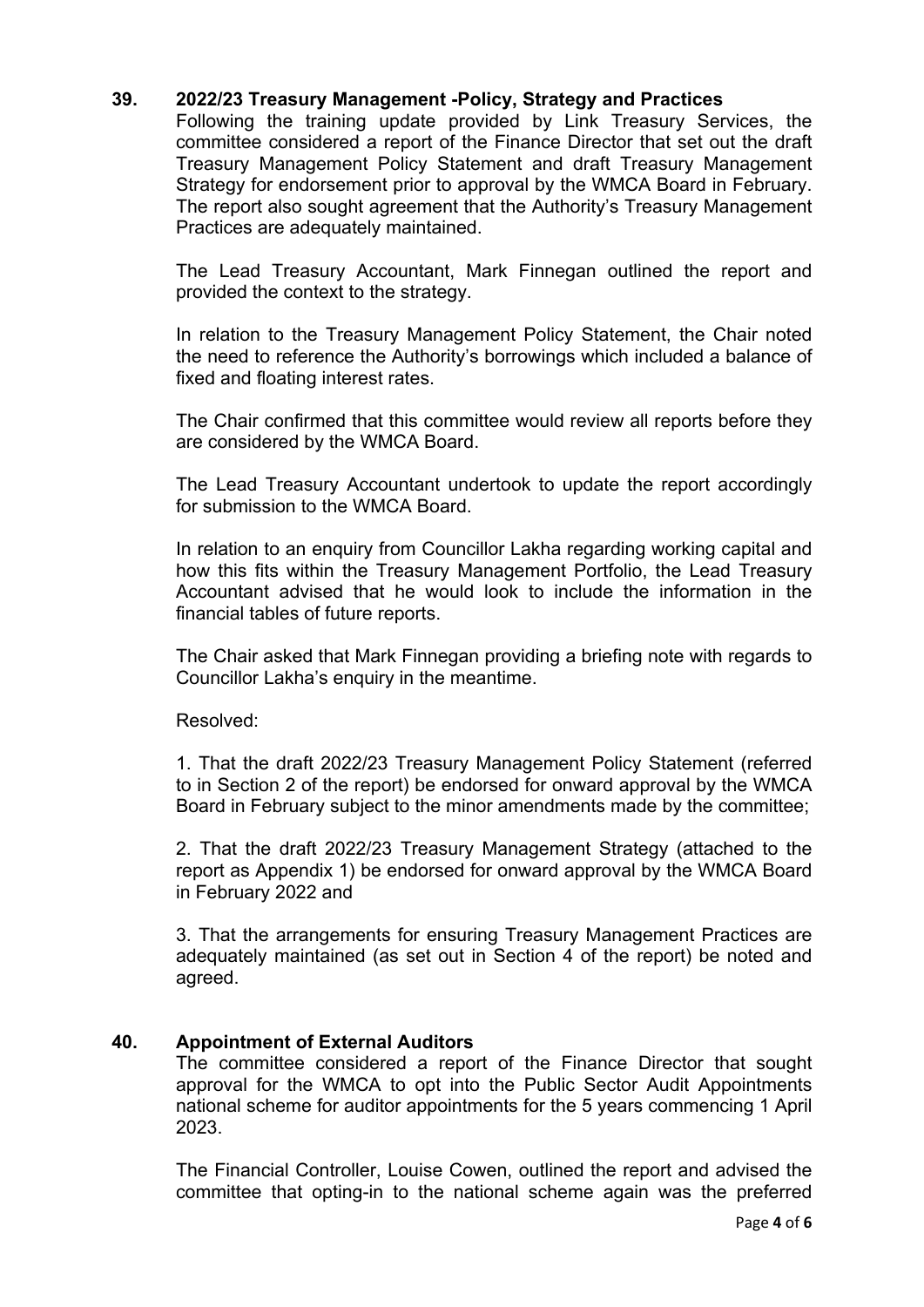option as it represented the best value for money and assures the appointment of suitably qualified, independent auditor.

The Finance Director reported that six of the seven constituent authorities of the WMCA had confirmed they would be also be opting-in to the national scheme with Birmingham City Council expected to confirm shortly.

Resolved : That the WMCA opts into the Public Sectors Auditor Appointments' national scheme for external auditor appointments for the 5 year appointing period commencing 1 April 2023 be approved.

#### **41. Internal Audit Update**

The committee considered a report of the interim Director of Law and Governance that provided an update on the work undertaken by Internal Audit so far, this financial year.

Peter Farrow, Internal Audit, introduced the report and advised the committee of the internal audit reviews completed since the last meeting; Single Commissioning Framework – Land Fund and TfWM Covid-19 Response – Management and Decision Making Arrangements; both reviews were awarded a substantial level of assurance. It was noted an internal audit review had also been completed on the WMCA's Key Financial Systems (draft report issued) that would be reported to the next meeting in April.

Sandra Kaylan, Internal Audit, summarised the final report findings from the two reviews and outlined the process for following-up audit recommendations. It was noted that the Internal Audit Liaison Officer, Loraine Quibell would check with WMCA Officers that audit recommendations have been implemented and Internal Audit would also carry out independent checks.

Councillor Butt congratulated Peter Farrow and Sandra Kaylan for delivering internal audit services and the Chair thanked the WMCA's Strategic Leadership Team for achieving satisfactory and substantial audits.

Resolved: That the contents of the Internal Audit Update report be noted.

## **42. Draft 2022/23 Internal Audit Plan**

The committee considered a report of the interim Chief Audit Executive that set out a draft Internal Audit Plan for 2022/23.

Peter Farrow, Internal Audit, outlined the report and informed the committee that the draft Internal Audit Plan had been shared with the WMCA's Strategic Leadership Team. He advised that the Plan remains a fluid document and could be changed/amended accordingly.

The Internal Audit Liaison Officer, Loraine Quibell, reported that a final review of the Plan would be undertaken with Officers prior to submission of the final Internal Audit Plan to the committee in April.